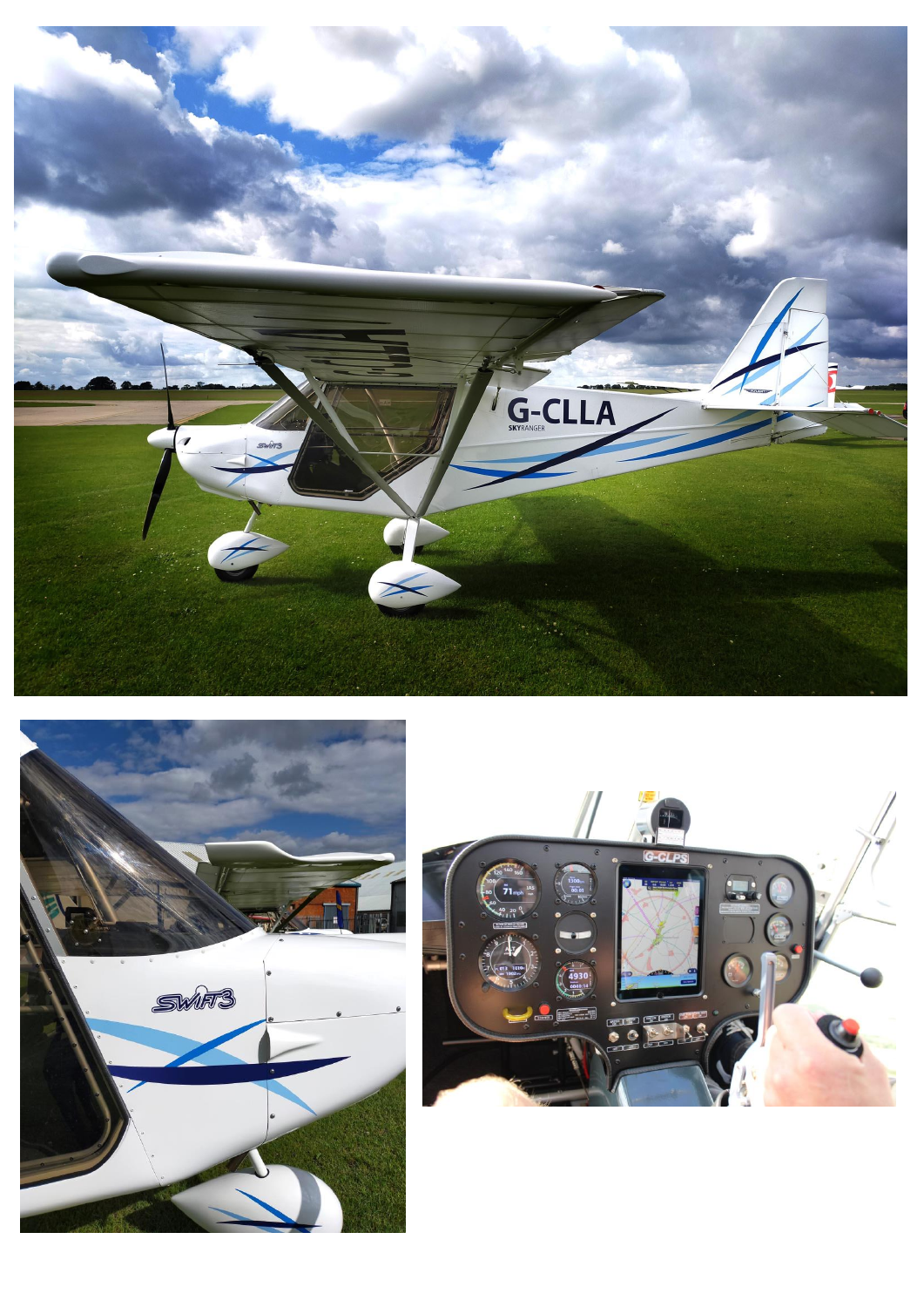# **Skyranger Swift 3 / Vmax 3 525kg price list and Order form**

Airframe Kit : Includes all airframe components, pre built and covered control surfaces, stabilizers and fin. Cowlings, composite fairings for fin, Rotax 912UL/ULS Engine mount, Binnacle instrument panel and centre console, Hydraulic disc brakes, One piece doors, standard seats, Tinted glazing, Baggage Hammock, Dacron coverings in choice of colours. Swift3 (short wing) and Vmax3 (long wing) versions.

| <b>Prices without VAT</b>                                                                                | €15600.00<br>Swift 3 / Vmax 3 kit |  |  |
|----------------------------------------------------------------------------------------------------------|-----------------------------------|--|--|
| <b>Airframe accessory kit:</b> Includes, trimmer controls, Push-pull throttle system parts               |                                   |  |  |
| Pitot kit, many small finishing parts - full document on request.                                        | 600.00<br>€                       |  |  |
| Rotax 912 UL 80HP: Includes Oil reservoir, Oil Cooler, Water radiator, Overflow Bottle,                  |                                   |  |  |
| €17100.00<br>Rectifier Regulator, Air Filters and Nynja stainless steel exhaust System.                  |                                   |  |  |
| Rotax 912ULS 100HP: Includes Oil reservoir, Oil Cooler, Water radiator, Overflow Bottle,                 |                                   |  |  |
| €20050.00<br>Rectifier Regulator, Air Filters and stainless steel exhaust System.                        |                                   |  |  |
| <b>Prop and spinner:</b> Kievprop composite three blade, with inlaid brass leading edge protection,      |                                   |  |  |
| spacer and securing bolts, Spinner and backplate.                                                        | € 1320.00                         |  |  |
| Engine installation kit: Includes throttle and choke cables, fuel system, FRR, water pipes, wiring loom, |                                   |  |  |
| battery box, radiator and oil cooler brackets etc -(to UK build manual spec)                             | 800.00<br>€                       |  |  |
| <b>Instrument pack:</b> Kanardia indu ASI, ALT, VSI. CM24 Comp, Slip, RPM, Oil T, Oil P, CHT, Volts,     |                                   |  |  |
| Instrument screws and ASI connector.                                                                     | € 1560.00                         |  |  |
| <b>Options:</b>                                                                                          |                                   |  |  |
|                                                                                                          | € 1200.00                         |  |  |
|                                                                                                          | 275.00<br>€                       |  |  |
| Cabin Heat (jacket for exhaust, firewall box, ducting and controls)<br>370.00<br>€                       |                                   |  |  |
|                                                                                                          | 220.00<br>€                       |  |  |
|                                                                                                          | 50.00<br>€                        |  |  |
| 500.00<br>€                                                                                              |                                   |  |  |
| 720.00<br>€                                                                                              |                                   |  |  |
| 520.00<br>€                                                                                              |                                   |  |  |
| 190.00<br>Remote Fuel filler and large bore balance pipe option<br>€                                     |                                   |  |  |
|                                                                                                          | €<br>180.00                       |  |  |
| 400.00<br>€                                                                                              |                                   |  |  |
| Carpet Set-tailored cabin carpets for floor and sides<br>150.00<br>€                                     |                                   |  |  |
|                                                                                                          |                                   |  |  |
|                                                                                                          | 165.00<br>€                       |  |  |
|                                                                                                          | 200.00<br>€<br>$E$ 1600.00        |  |  |

# **Prices without VAT, Ex works, shipping on quotation**

Stainless steel CKT Exhaust system as a spare part (if you buy own engine) **€ 1020.00**

 $\Box$ 

| <b>Customer Details: Name</b> |                                                                                                                 |
|-------------------------------|-----------------------------------------------------------------------------------------------------------------|
| Address                       |                                                                                                                 |
|                               |                                                                                                                 |
| Email                         | Tel Numbers                                                                                                     |
|                               | I have read and agree to be bound by Flylight Airsports terms and conditions (Version 1.1)<br>Signed and dated: |